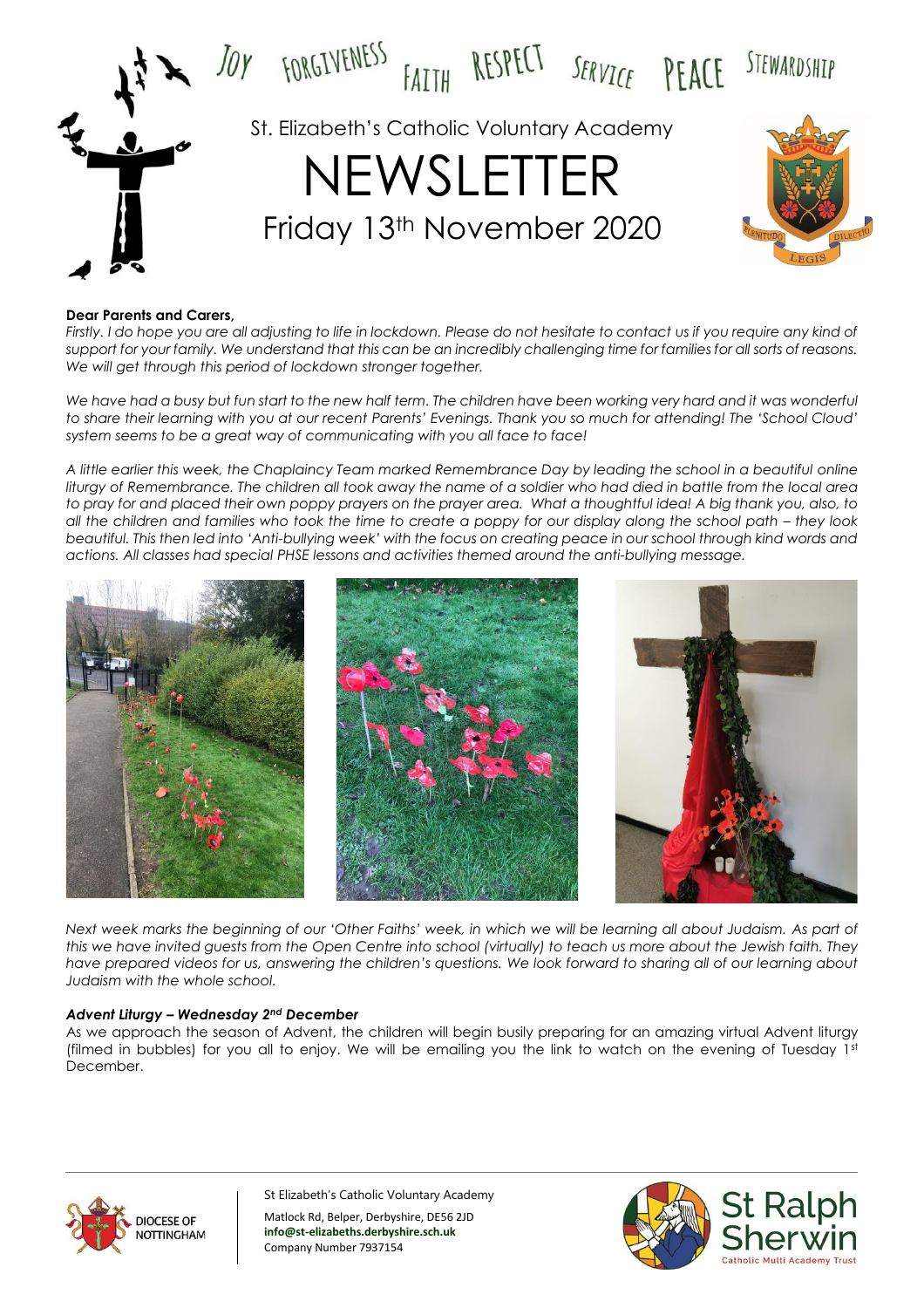# *Book collection for school fires*

From Monday 16th November, we will be placing collection boxes outside our 3 gates (double gates, top gate and single gate onto the KS1 playground) for reading books to be donated to the two schools (St Mary's and Ravensdale Infants). Collection baskets will be out at the start and end of each day for that week.

# *Maintaining Social Distancing at the end of the school day*

In the light of the recent national lockdown, all adults are kindly requested to wear masks (unless medically exempt) during drop off and collection of pupils. Let's also make sure that we continue to:

- **Arrive and collect children during their time-slots. Waiting in car parks and collection areas in advance of your time slot causes unnecessary congestion.**
- **Make sure that if you have more than one child at school they should arrive for the earliest start time and be collected at the latest finish time and should use the eldest child's drop-off and collection point.**

### *Adverse Weather Conditions*

Please do send your children to school with hats, gloves, coats and wellies (if possible) so that they can continue to access outdoor learning and play. I do not anticipate that we should need to close school due to snowy conditions any time soon, but if this is ever the case, we shall contact you as close to 7am as possible on the day of closure (or earlier if possible) via a text message. Our website will also prominently display this information on our 'ticker' at the top of our homepage. If you are not receiving texts to the appropriate mobile contact please let the school office know.

# *Winter School Uniform – Appropriate Footwear*

In snowy/wet weather, boots may be worn to school but must be changed for school shoes before lessons begin.

#### *Winter PE Kit*

Outdoor PE will still take place during the colder months, but children are allowed to wear black plain jogging bottoms and a school sweatshirt. Children will require trainers as well as pumps. Please do ensure all items are labelled. Many thanks!

# *E-Safety Information – YouTube*

Many of our pupils really enjoy using YouTube, but it can be a minefield in terms of the content that might be accessed. In school, we have a rigorous filtering system in place and so we would like to share with you some key ways of keeping your child/ren safe whilst using YouTube.

What's the problem?

- Videos that look like they're child-friendly can include violent or disturbing content, and it's difficult for YouTube to catch all of these videos before children see them. They might be suggested videos, or appear in search results.
- There's a risk that adults can use YouTube to contact children and 'groom' them into sharing explicit pictures or videos of themselves.
- Children can share personal information which could put them in danger, such as which street they live on or their school.

#### 5 steps to safer 'YouTubing'

- 1. Turn on 'restricted mode' to help hide videos that may have inappropriate content. *On the website:* 
	- >Click on the icon in the top-right corner that represents your YouTube account
	- > In the drop-down menu look for 'Restricted Mode'
	- >Toggle 'On'
	- *In the iPhone and iPad app:*
	- >In the top right, tap your profile picture
	- > Tap 'Settings'
	- > Tap 'Restricted Mode Filtering'
	- > Tap 'Strict' to turn restricted mode on

*In the Android app*:

- *>* Tap the 3 dots icon in the top right
- *>* Tap 'Settings'
- *>* Tap 'General'
- *>* Turn 'Restricted mode' on or off
- 2. Turn off autoplay and manage recommendations to help stop your child seeing upsetting or disturbing videos by accident.



St Elizabeth's Catholic Voluntary Academy

Matlock Rd, Belper, Derbyshire, DE56 2JD **info@st-elizabeths.derbyshire.sch.uk** Company Number 7937154

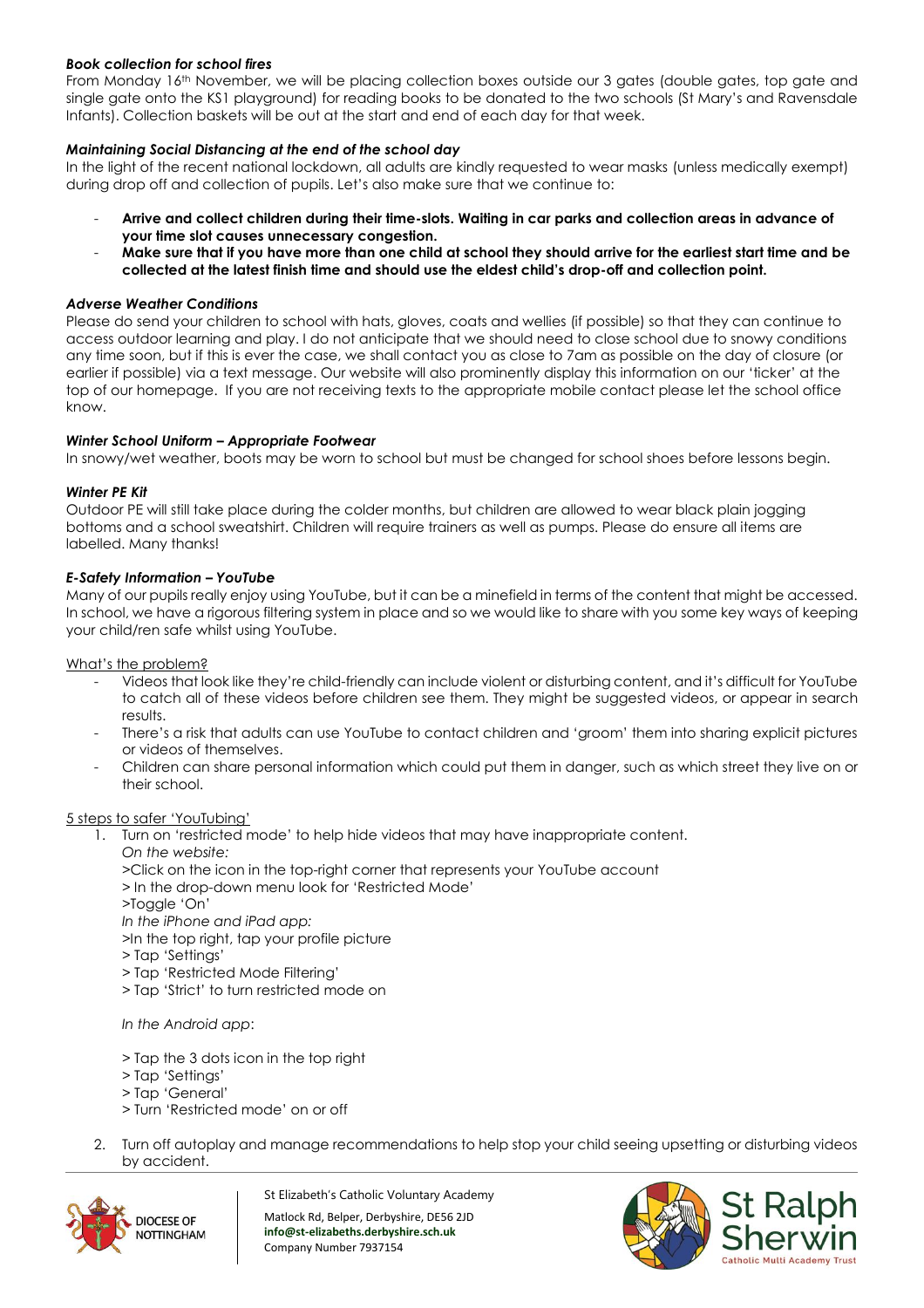- $\triangleright$  In a video page, toggle the 'Autoplay' option to off. Depending on your device, this may show in the top right of the screen, or below the video.
- You can also use the 'Don't recommend channel' option to remove channels from your recommendations. To do this:
	- > Click the 3 dots next to a video on the homepage > Select 'Don't recommend channel'
- 3. Tell your child not to share any personal information with others. This is anything that could identify them or give away their location, like the name of the street they live on, their school name or their school uniform.
- 4. Check for comments on videos your child uploads. YouTube says it has disabled comments on videos of children, but do still regularly check for comments made on any videos your child shares. Look out for comments asking for more specific videos or personal information.
- 5. Flag inappropriate videos and comments to YouTube. Use the 'flagging feature' to prompt YouTube staff to check content and decide whether to block or restrict it in line with its community guidelines:

>On the page with the video, tap the 3 dots ('more') icon next to a video or comment >Select 'Report' (this is a flag icon in Android and iPhone and iPad apps) >Select the reason for flagging, and provide any extra details you think will help YouTube staff.

# *Remote Learning*

Last month, we emailed out to you log in information for Key Stage Two pupils in relation to 'Century' an online learning platform. This is one of our remote learning platforms and will be used when/if children need to self-isolate or in the case of a bubble closure. Century is engaging, fun and provides comprehensive curriculum coverage, whilst allowing work to be submitted to the class teacher. We are currently in the process of setting up an e-learning resource page on the 'Children' section of our school website. Once this is complete, you will find links to a number of online learning platforms that can be used to support home-learning in the event of self-isolation or bubble/school closure.

# *Our Christmas Plans in this 'new normal'!*

The following events will be filmed with links emailed out to the relevant families on the day of the scheduled event:

| Thursday 17th December<br><b>CHANGE OF DATE</b> | Key Stage 1 Nativity                     |  |
|-------------------------------------------------|------------------------------------------|--|
| Friday 18 <sup>th</sup> December                | Carols Around the Tree/Christmas Liturgy |  |

The following Christmas events will proceed as planned.

| Friday 10 <sup>th</sup> December, Lunchtime | Christmas Lunch. This will take place in 'bubbles'.                                                                                              |  |
|---------------------------------------------|--------------------------------------------------------------------------------------------------------------------------------------------------|--|
| Friday 18th December: All day               | Christmas Jumper Day (wear with jeans) in exchange for<br>£1 donation for our Parish                                                             |  |
| Friday 18 <sup>th</sup> December: Afternoon | Online Carols Around the Tree/Christmas liturgy and<br>celebration to be shared with all children and parents -<br>keep an eye out for the link! |  |

#### *Christmas Dinner – Friday 10th December*

Christmas dinner will be served on Friday 10<sup>th</sup> December. All Key Stage 2 children are welcome to enjoy a Christmas dinner at the price of £2.10. Key Stage 1 children are already entitled to a free school meal. The children will be enjoying their Christmas dinner in their class bubbles.

#### *INSET Days*

We have three INSET days coming up, for which school will be closed to pupils. The dates of these INSETS are:

- Monday 23rd November
- Friday 4<sup>th</sup> December
- **Monday 4th January** (New Date)

We have recently added Monday 4<sup>th</sup> January to our programme of INSET days and wish to draw your attention to this so that you can make any necessary arrangements for childcare. All pupils will return to school after the Christmas holidays on Tuesday 5<sup>th</sup> January.



St Elizabeth's Catholic Voluntary Academy

Matlock Rd, Belper, Derbyshire, DE56 2JD **info@st-elizabeths.derbyshire.sch.uk** Company Number 7937154